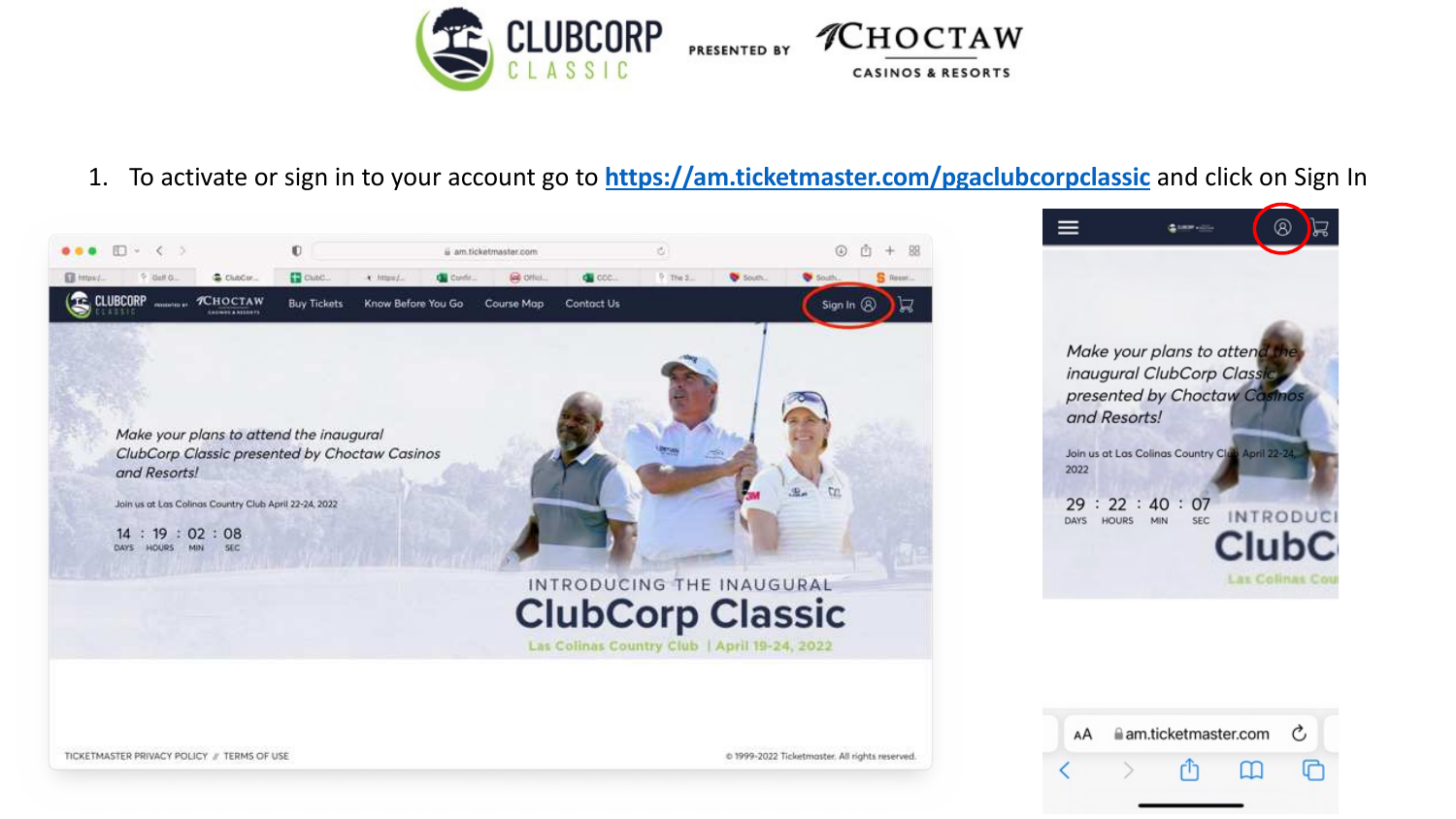

2. If you have an active Ticketmaster account then you can sign in with your Ticketmaster credentials. If you need to activate your new account scroll to bottom of new window and click on New to Ticketmaster? Sign Up

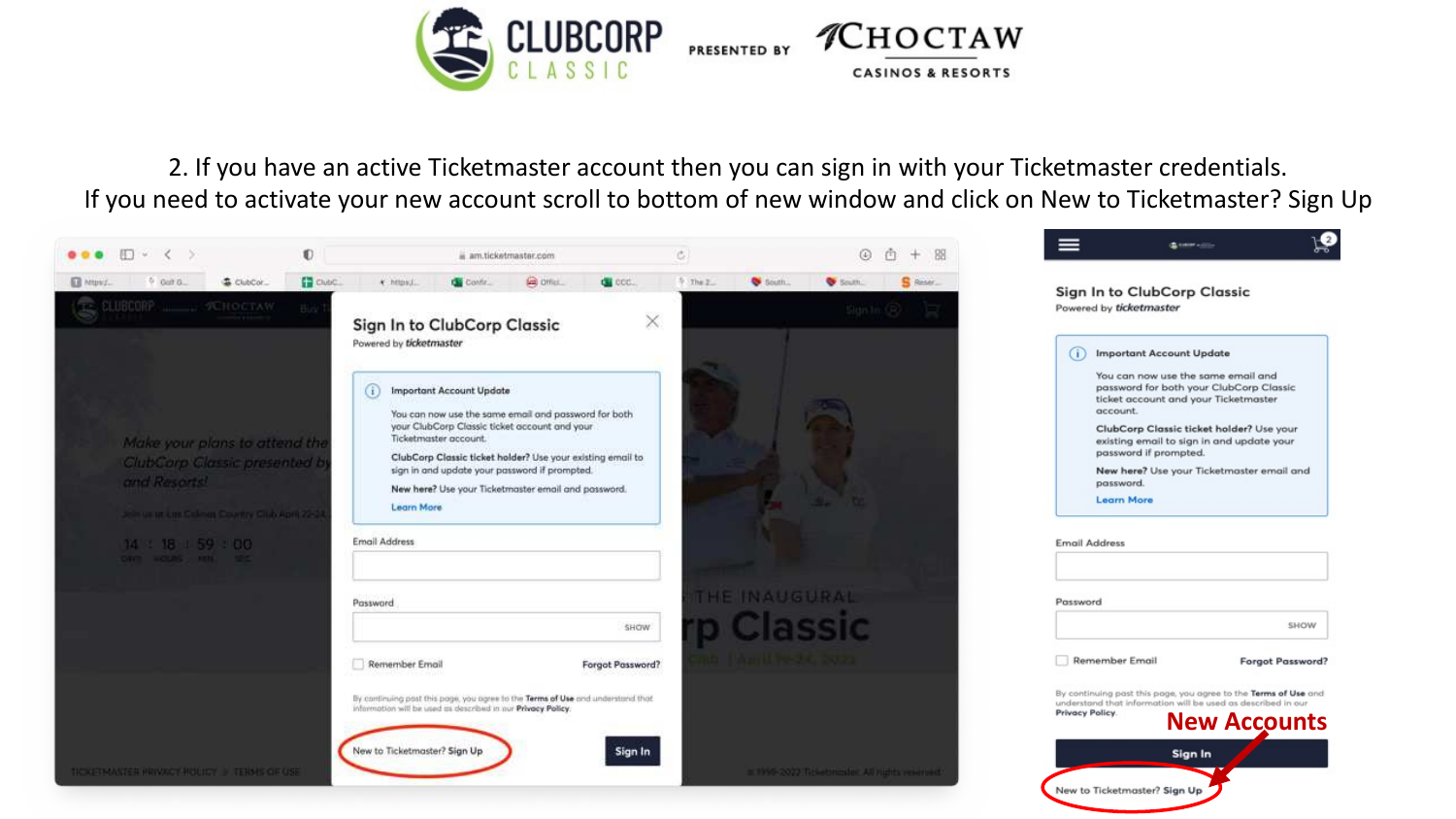

PRESENTED BY *CHOCTAW* **CASINOS & RESORTS** 

#### 3. Complete info fields and click Next



| Email Address        |                                                                                                                                                                            |
|----------------------|----------------------------------------------------------------------------------------------------------------------------------------------------------------------------|
| Password             |                                                                                                                                                                            |
|                      | SHOW                                                                                                                                                                       |
| First Name           | Last Name                                                                                                                                                                  |
| Country of Residence | Zip/Postal Code                                                                                                                                                            |
| United States        |                                                                                                                                                                            |
|                      | Keep me posted about Ticketmaster news!<br>By continuing past this page, you agree to the Terms of Use and<br>understand that information will be used as described in our |
| Privacy Policy.      |                                                                                                                                                                            |
|                      | <b>Next</b>                                                                                                                                                                |
|                      |                                                                                                                                                                            |
|                      |                                                                                                                                                                            |
| AA                   | Ċ<br>am.ticketmaster.com                                                                                                                                                   |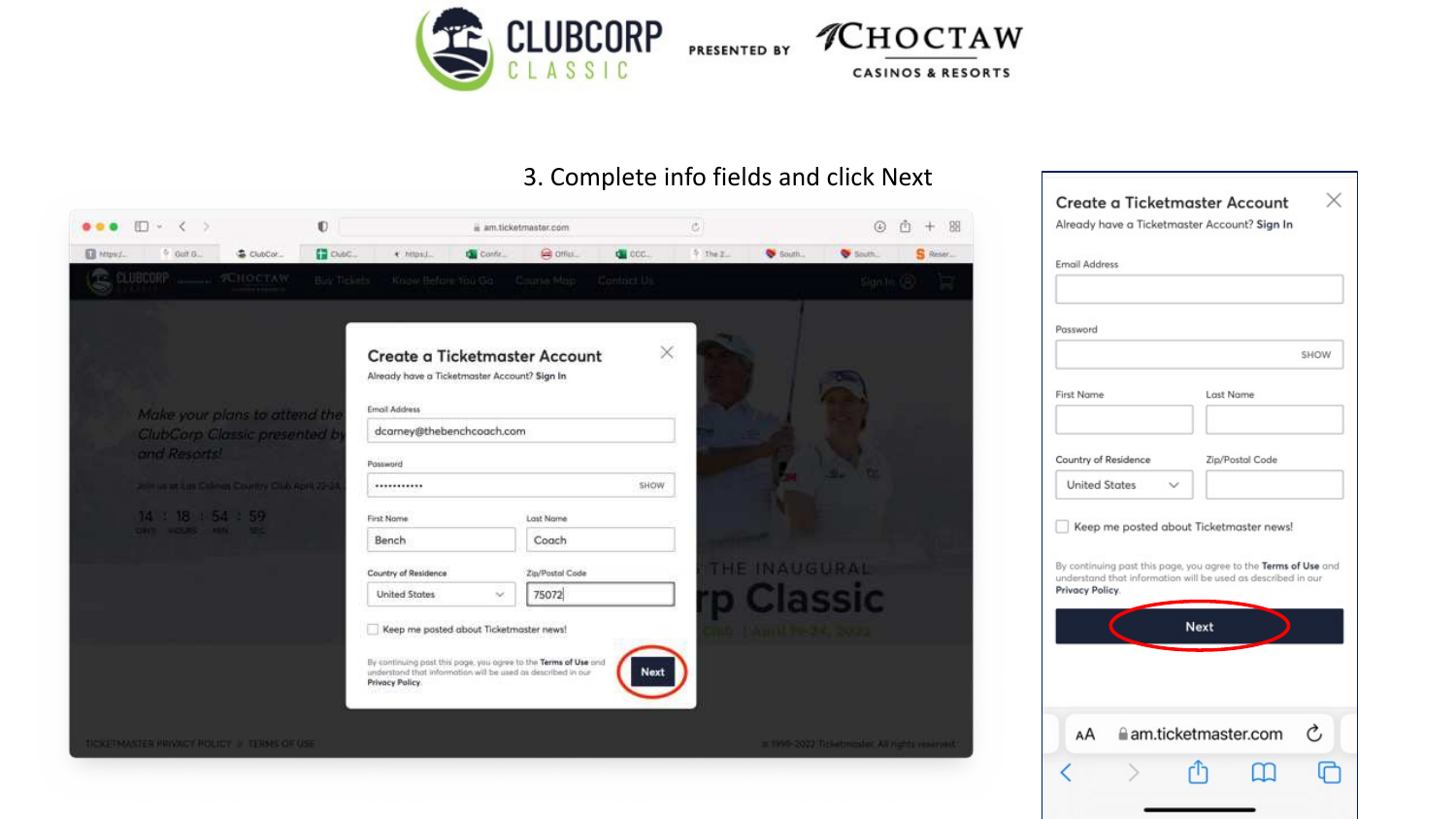

4. You will be taken back to the Account Manager page, see that you're signed in, and on your computer click on the "My Events" tab. From your phone, click on the drop down menu then select "My Events"

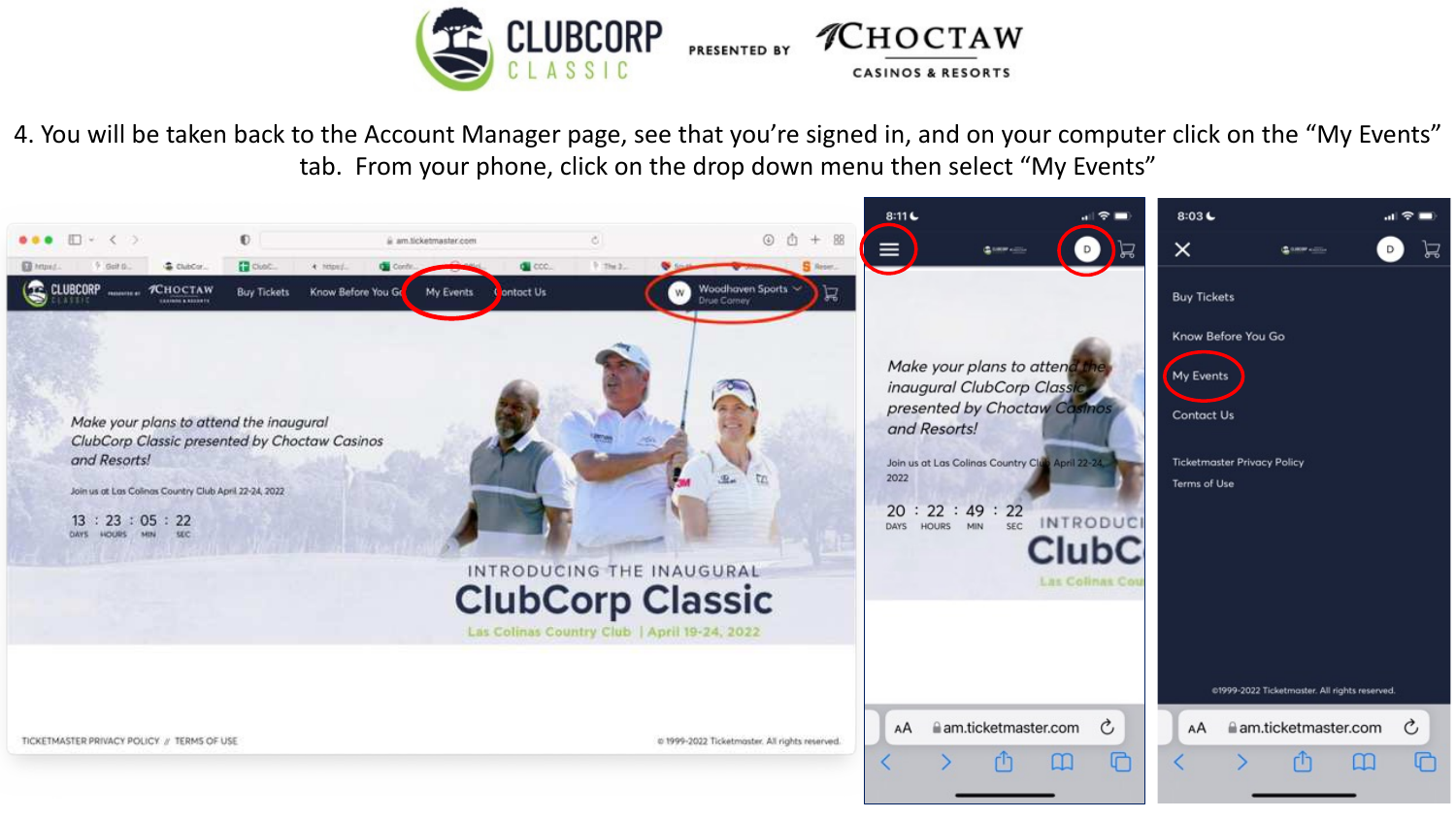

5. Page displays the days for which you have tickets, scroll down to see the other days. Click on Select Event for a day to display the individual tickets for that day

![](_page_4_Picture_2.jpeg)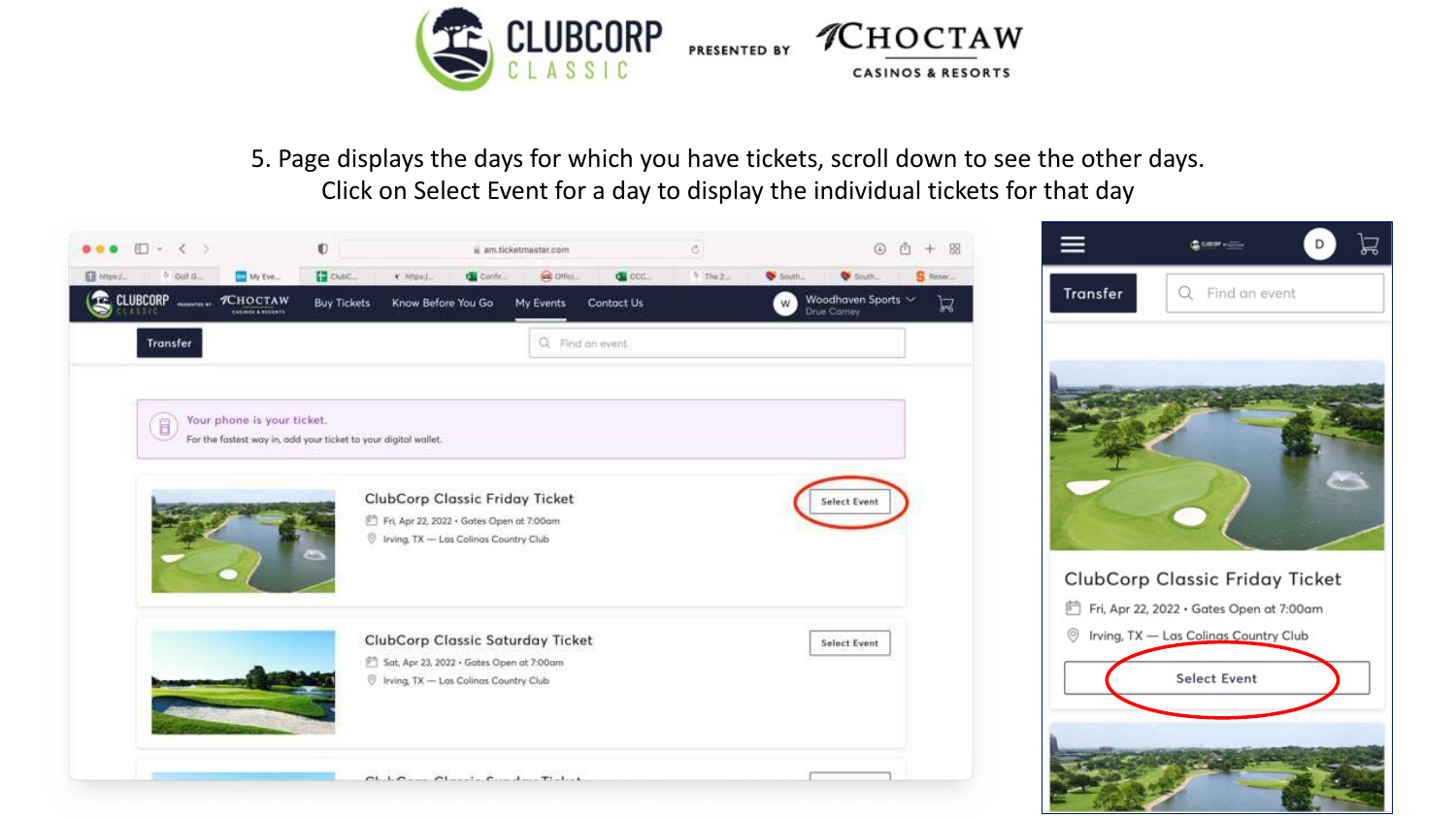![](_page_5_Picture_0.jpeg)

6. Page displays all tickets for that day, on a computer click on Transfer, if on your phone select "More" and click Transfer icon

![](_page_5_Picture_2.jpeg)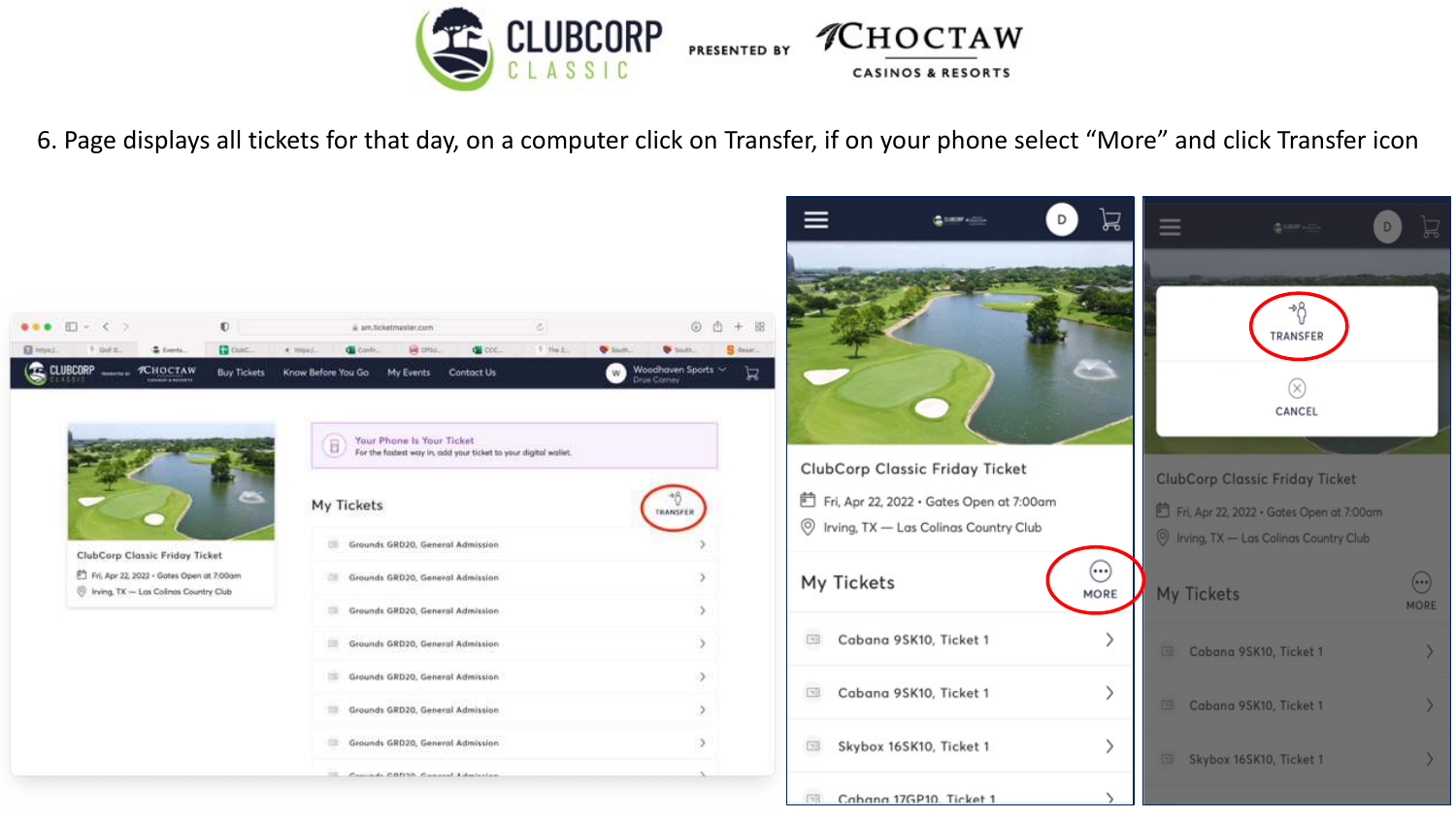![](_page_6_Picture_0.jpeg)

# 7. Check the box(es) for the number of tickets you're transferring and click Continue

![](_page_6_Picture_2.jpeg)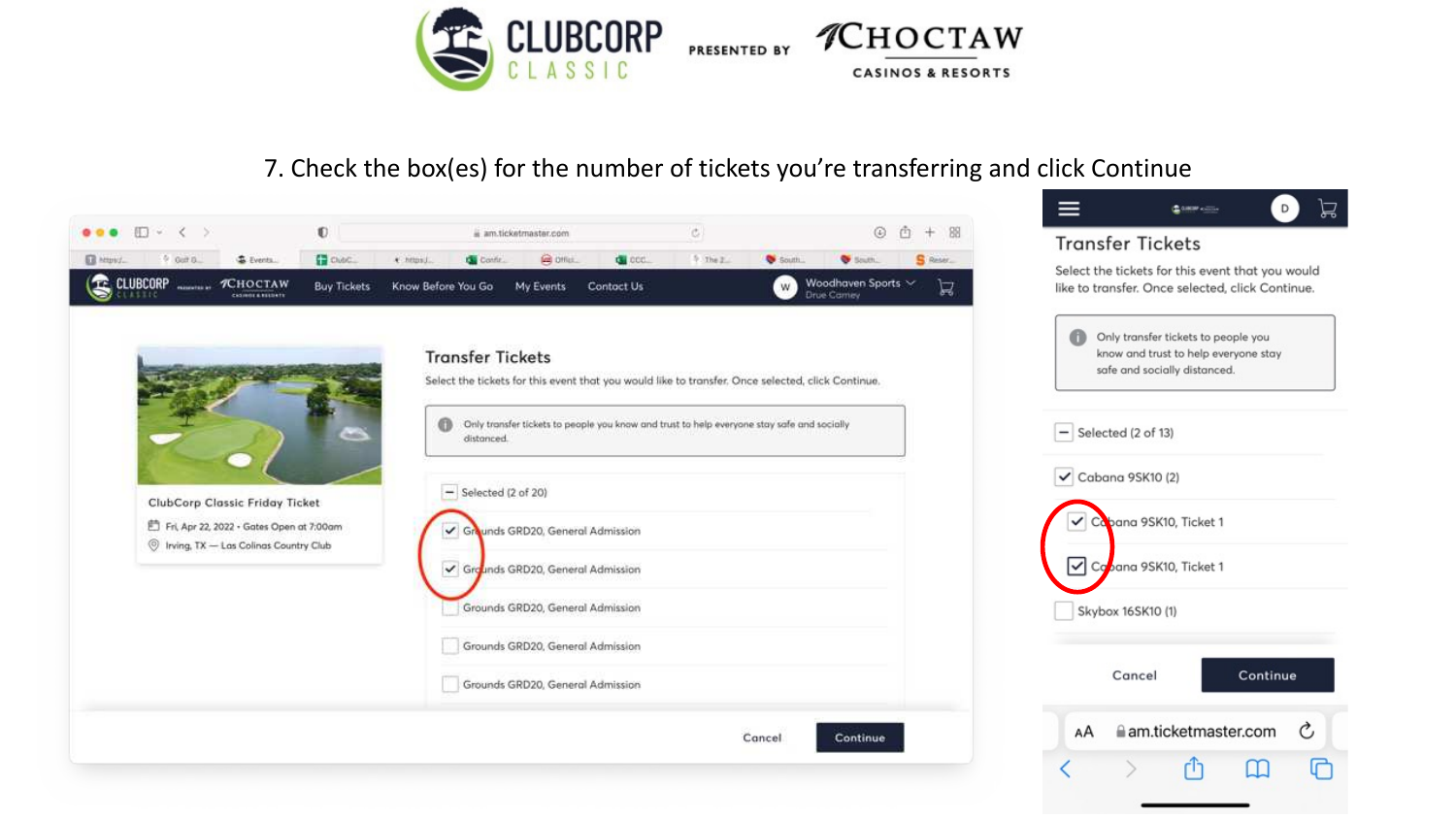![](_page_7_Picture_0.jpeg)

#### 8. Follow on-screen instructions to add the recipient, add a message if you like, then click Transfer

![](_page_7_Picture_2.jpeg)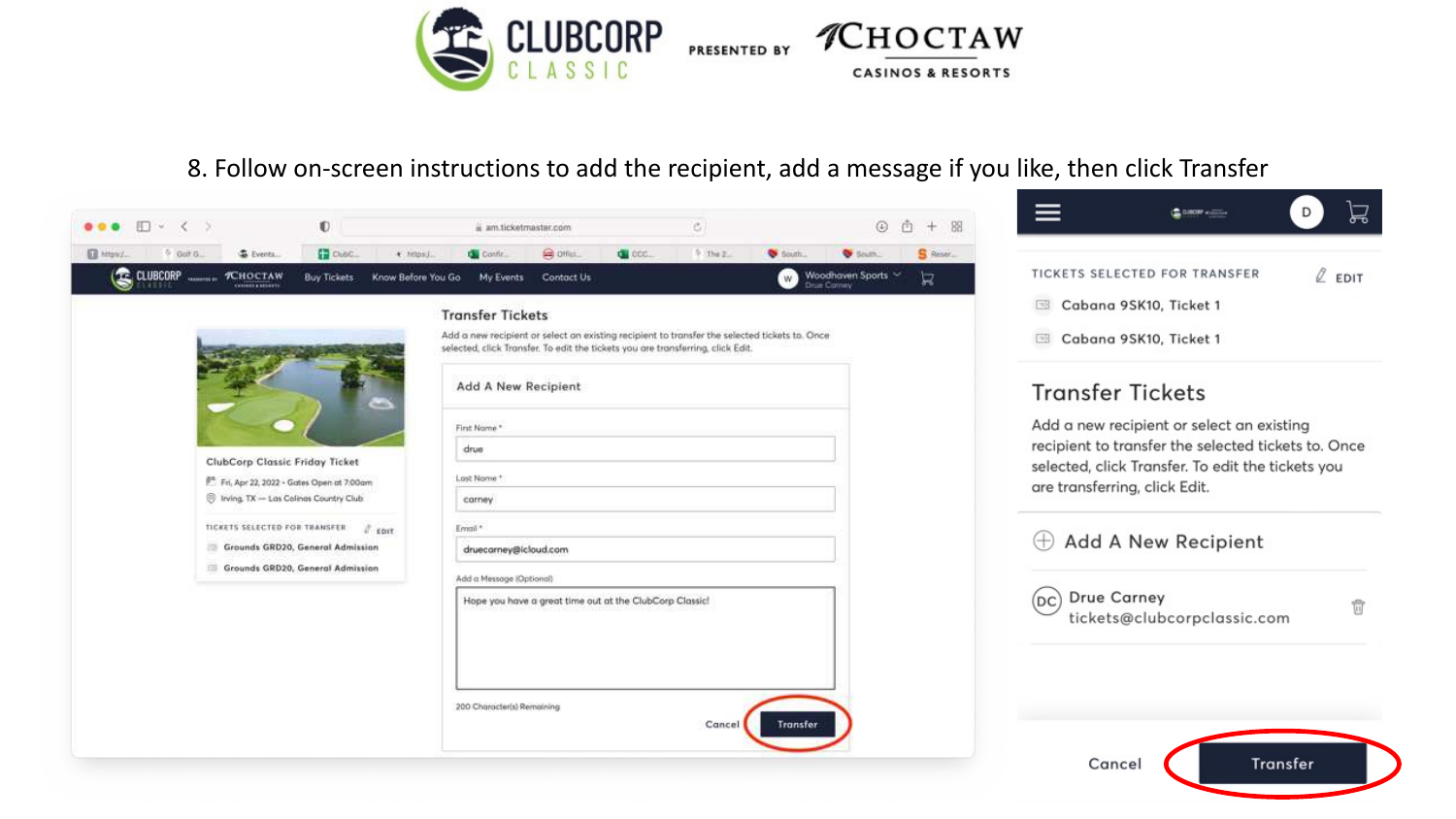![](_page_8_Picture_0.jpeg)

# 9. Confirmation page and select Go Back to My Events to transfer the next set of tickets

吕

![](_page_8_Picture_2.jpeg)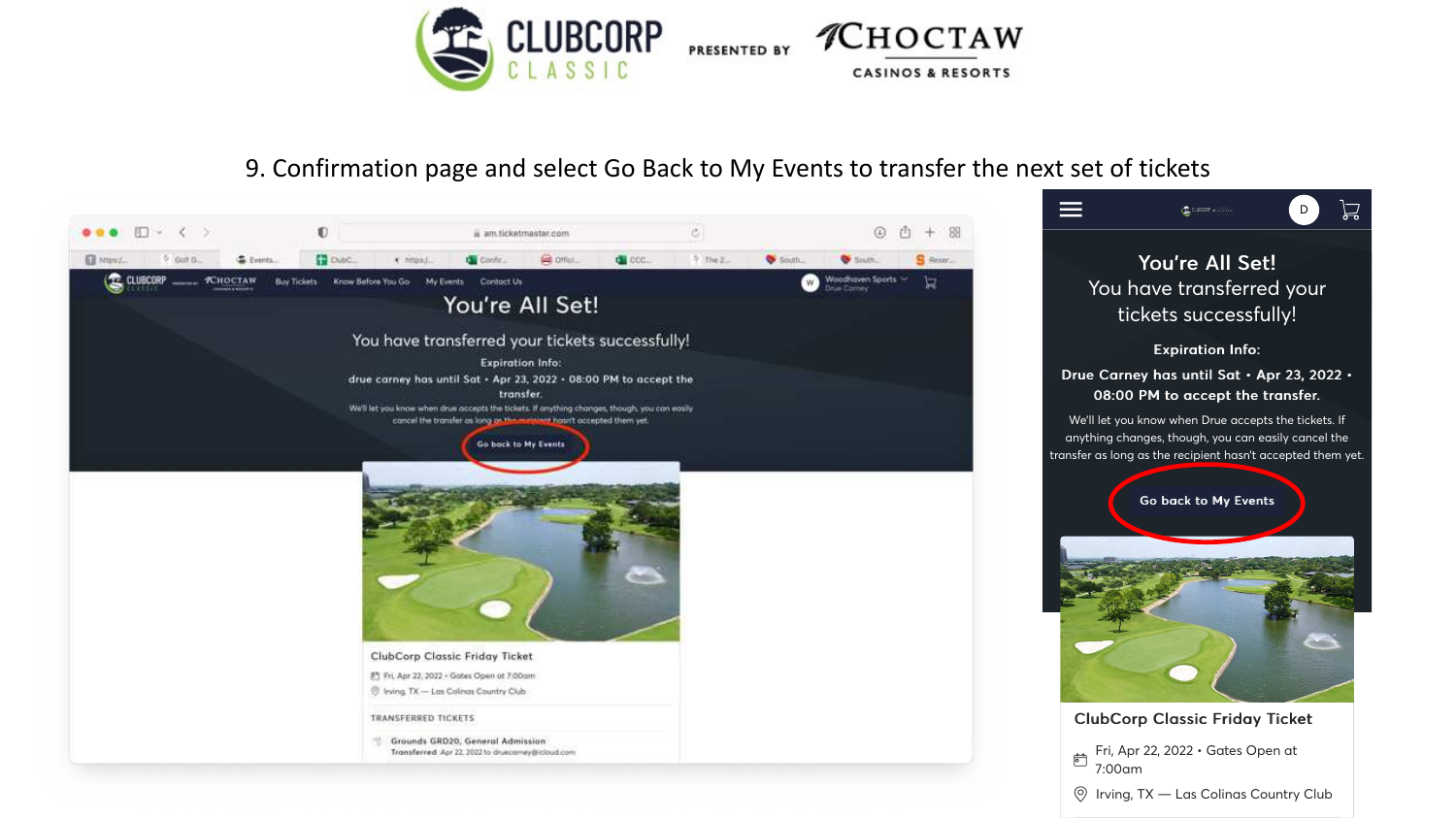![](_page_9_Picture_0.jpeg)

# 10. Repeat process, Select Event for the next group of tickets you're transferring

![](_page_9_Picture_2.jpeg)